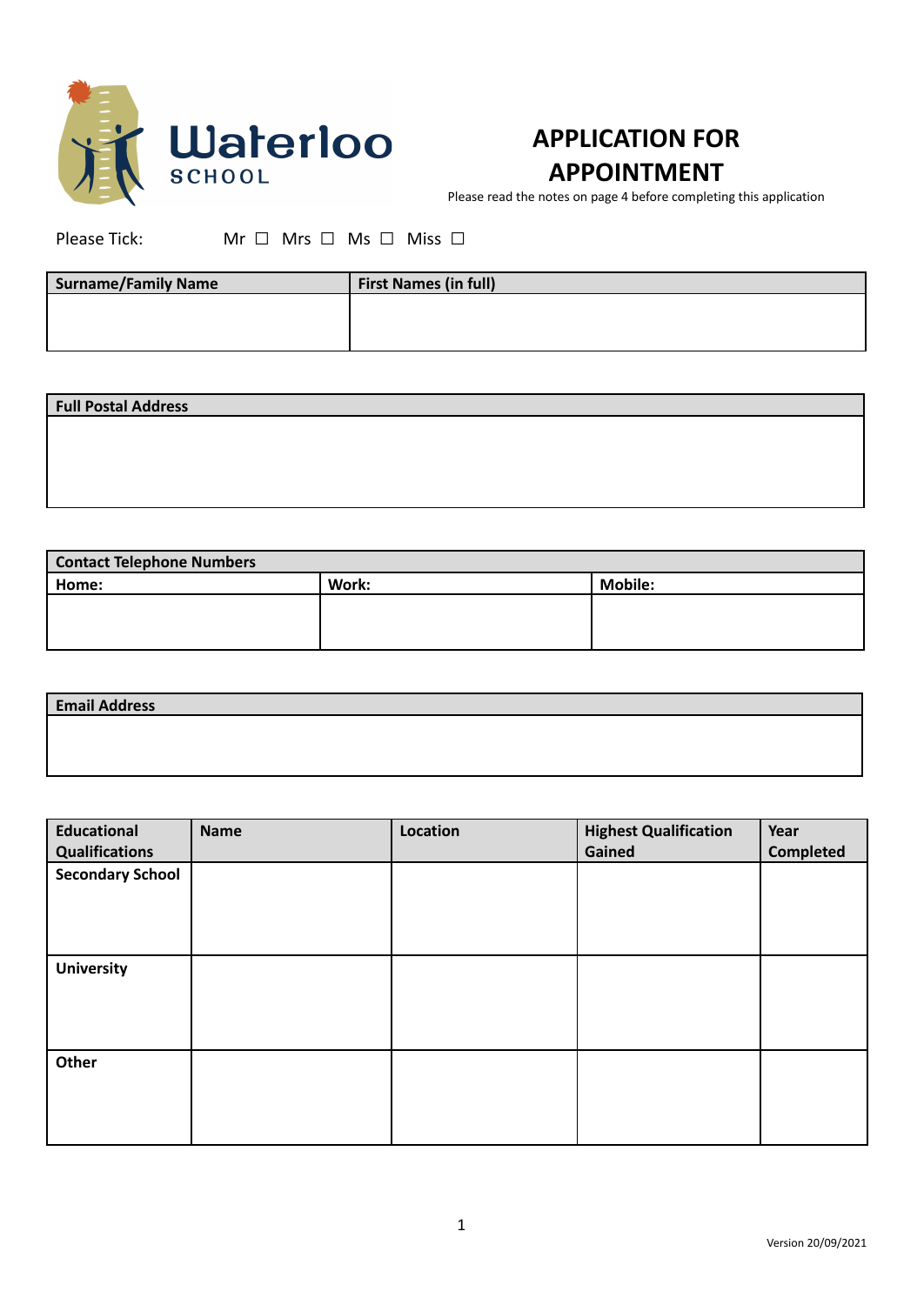| <b>Identity Verification, Criminal Record and Right to Work</b>                                                                                                          |               |                 |
|--------------------------------------------------------------------------------------------------------------------------------------------------------------------------|---------------|-----------------|
| Please tick the appropriate boxes                                                                                                                                        |               |                 |
| Immigration information:                                                                                                                                                 |               |                 |
| Are you a New Zealand citizen?                                                                                                                                           | Yes $\square$ | No $\square$    |
| If not, do you have resident status, or                                                                                                                                  | Yes $\Box$    | No $\square$    |
| A current work permit                                                                                                                                                    | Yes $\square$ | $No$ $\Box$     |
| Have you ever had a criminal conviction?<br>(convictions that fall under the clean slate scheme do not have to be disclosed)                                             | Yes $\square$ | No $\square$    |
| If yes, please give details:                                                                                                                                             |               |                 |
| Have you ever received a police diversion for an offence?                                                                                                                | Yes $\Box$    | No <sub>1</sub> |
| If yes, please give details:                                                                                                                                             |               |                 |
| Have you ever been discharged without conviction for an offence?                                                                                                         | Yes $\square$ | $No$ $\Box$     |
| If yes, please give details:                                                                                                                                             |               |                 |
| Do you have a current New Zealand driver's licence?                                                                                                                      | Yes $\Box$    | $No$ $\Box$     |
| Have you ever been convicted of a driving offence which resulted in temporary or<br>permanent loss of licence, or imprisonment?                                          | Yes $\Box$    | No $\square$    |
| If yes, please give details:                                                                                                                                             |               |                 |
| Are you awaiting sentencing, or do you have charges pending?                                                                                                             | Yes $\Box$    | $No$ $\Box$     |
| If yes, please give details:                                                                                                                                             |               |                 |
| In addition to other information provided, are there any other factors that we should<br>know to assess your suitability for appointment and your ability to do the job? | Yes $\Box$    | $No$ $\Box$     |
| If yes, please give details:                                                                                                                                             |               |                 |
| Have you ever been the subject of any concerns involving child safety?                                                                                                   | Yes $\square$ | No $\square$    |
| If yes, please give details:                                                                                                                                             |               |                 |
| Are you aware of any injury or medical condition that could impact on your ability to<br>perform this job effectively?                                                   | Yes $\square$ | No $\square$    |
| If yes, please give details:                                                                                                                                             |               |                 |

| Teacher Registration (if applicable) |                     |
|--------------------------------------|---------------------|
| Number:                              | <b>Expiry Date:</b> |
|                                      |                     |
|                                      |                     |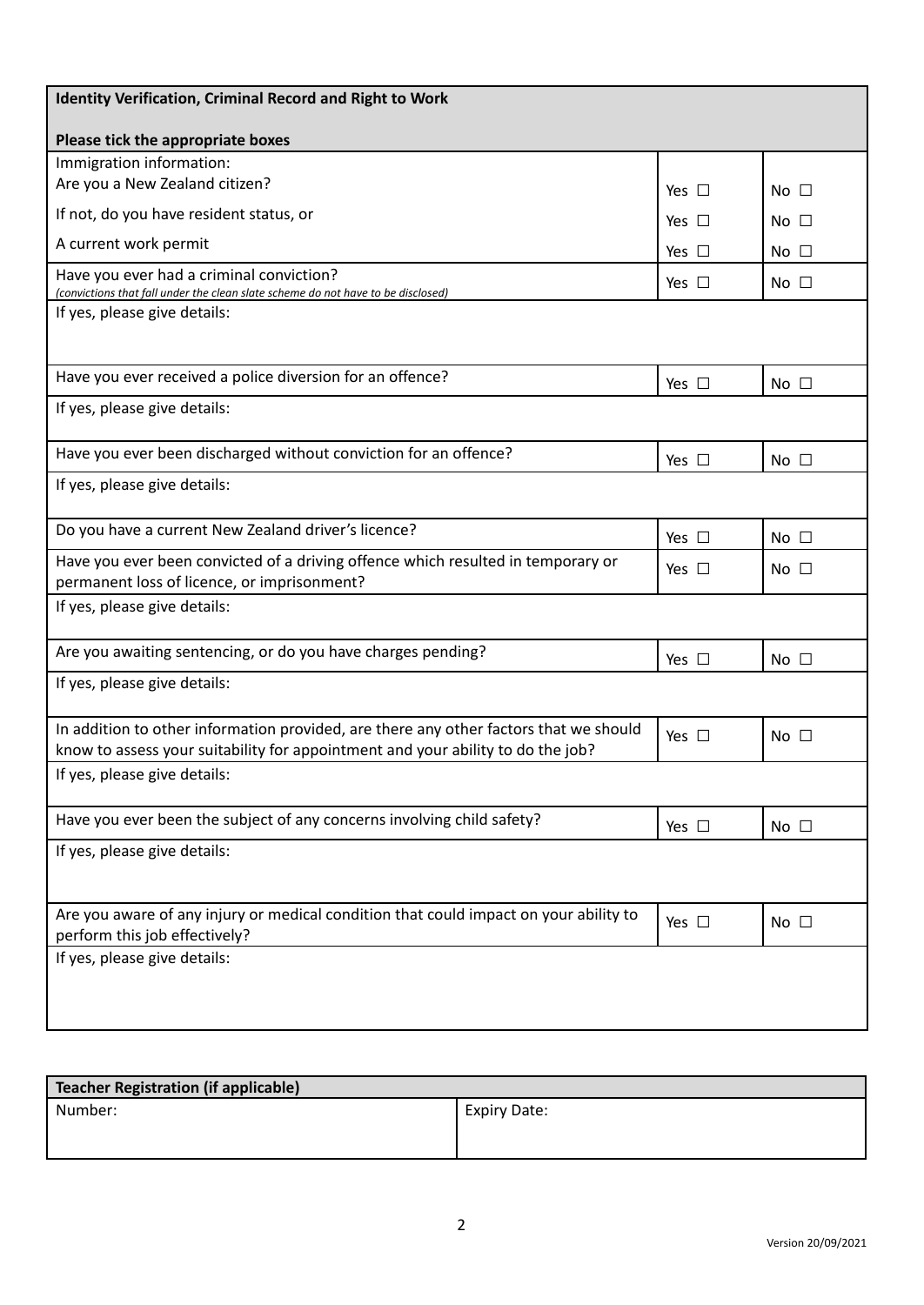| <b>Employment History</b><br>Please list your work experience for the last five years, beginning with current or latest employment. Please explain any gaps in employment. |                        |                      |                           |  |
|----------------------------------------------------------------------------------------------------------------------------------------------------------------------------|------------------------|----------------------|---------------------------|--|
| <b>Period Worked</b>                                                                                                                                                       | <b>Employer's Name</b> | <b>Position Held</b> | <b>Reason for Leaving</b> |  |
|                                                                                                                                                                            |                        |                      |                           |  |
|                                                                                                                                                                            |                        |                      |                           |  |
|                                                                                                                                                                            |                        |                      |                           |  |
|                                                                                                                                                                            |                        |                      |                           |  |
|                                                                                                                                                                            |                        |                      |                           |  |
|                                                                                                                                                                            |                        |                      |                           |  |
|                                                                                                                                                                            |                        |                      |                           |  |
|                                                                                                                                                                            |                        |                      |                           |  |
|                                                                                                                                                                            |                        |                      |                           |  |
|                                                                                                                                                                            |                        |                      |                           |  |

| <b>Referees</b><br>Please provide the names of three people who could act as referees for you. One of these should be your current or most recent employer. |                                                                        |  |  |  |  |  |
|-------------------------------------------------------------------------------------------------------------------------------------------------------------|------------------------------------------------------------------------|--|--|--|--|--|
| Name                                                                                                                                                        | <b>Position / Relationship</b><br><b>Phone Numbers</b><br>Organisation |  |  |  |  |  |
|                                                                                                                                                             |                                                                        |  |  |  |  |  |
|                                                                                                                                                             |                                                                        |  |  |  |  |  |
|                                                                                                                                                             |                                                                        |  |  |  |  |  |
|                                                                                                                                                             |                                                                        |  |  |  |  |  |
|                                                                                                                                                             |                                                                        |  |  |  |  |  |
|                                                                                                                                                             |                                                                        |  |  |  |  |  |

| Authority to approach other referees                                                                                                                                                                                                                                                                                  |            |             |
|-----------------------------------------------------------------------------------------------------------------------------------------------------------------------------------------------------------------------------------------------------------------------------------------------------------------------|------------|-------------|
| I authorise the Board, or nominated representative, to approach persons other than the<br>referees whose names I have supplied, to gather information related to my suitability for<br>appointment to the position.                                                                                                   | Yes $\Box$ | No $\Box$   |
| I authorise the Board, or nominated representative, permission to access any information held<br>by the Teaching Council of Aotearoa New Zealand or any other educational organisation,<br>including matters under investigation, to gather information related to my suitability for<br>appointment to the position. | Yes $\Box$ | $No$ $\Box$ |

I certify that:

- The information I have supplied in this application is true and correct.
- I confirm in terms of the Privacy Act 2020 that I have authorised access to referees.
- I know of no reason why I would not be suitable to work with children/young people.
- I understand that if I have supplied incorrect or misleading information, or have omitted any important information, I may be disqualified from appointment, or if appointed, may be liable to be dismissed.

**Signature: Date:**

*NB: If completing this electronically a hard copy (signed) must be provided*